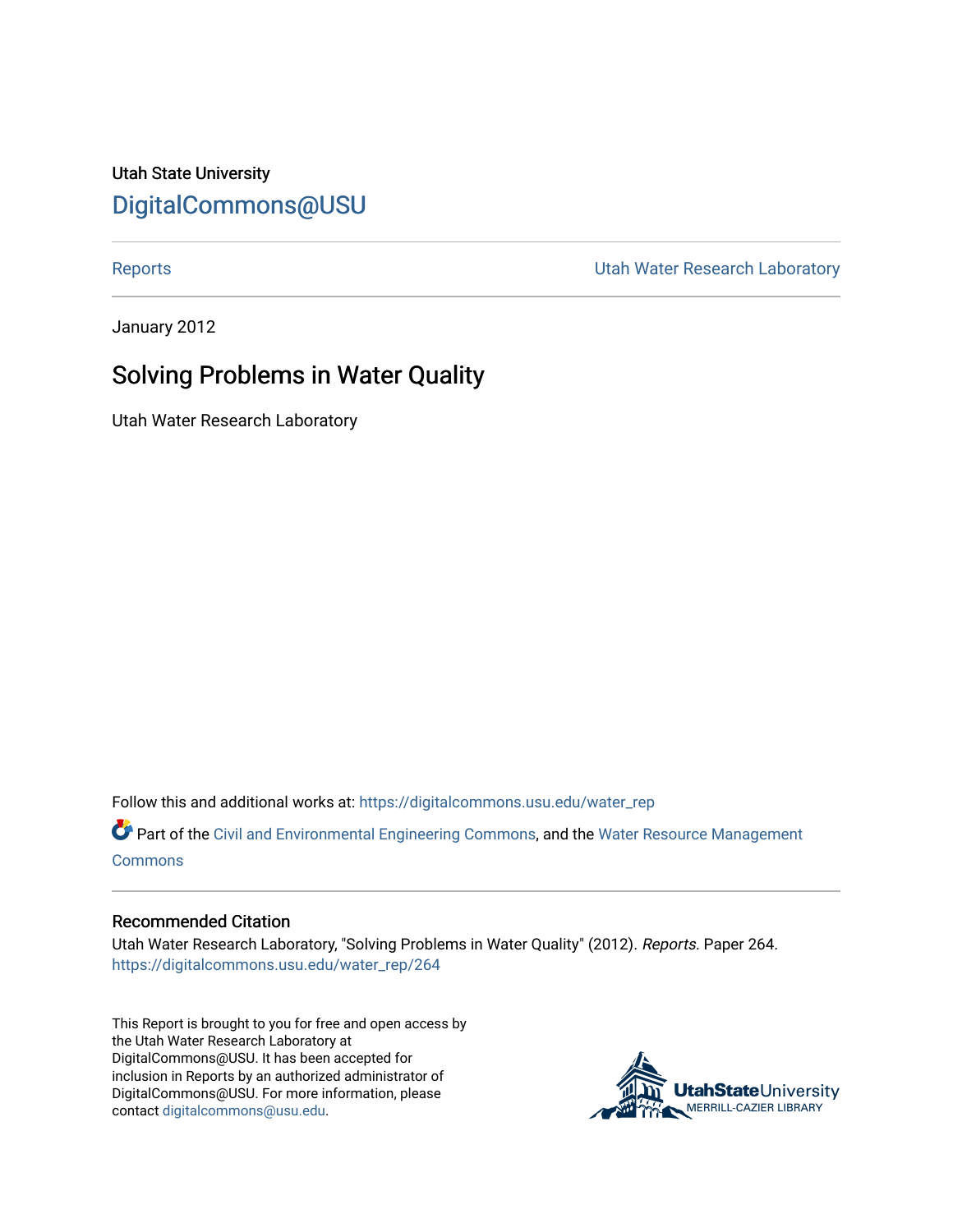# Solving Problems In **Water Quality EXAMPLE LABORATORY**

500 ml **REX®** 

**DOCE** 

**Sept.** 



UTAH STATE UNIVERSITY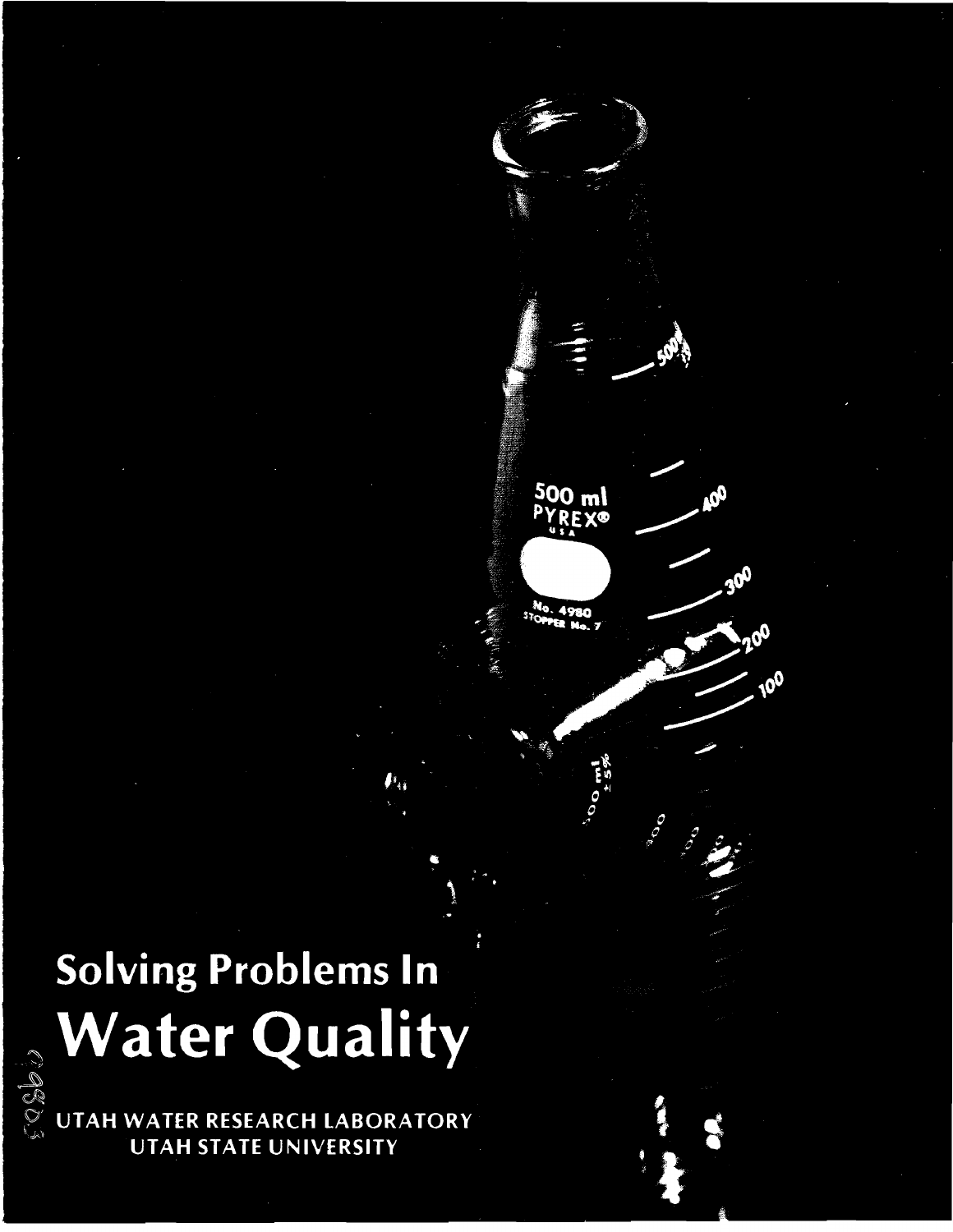## **Hazardous Waste Management**

Water quality management research at UW applies multi-media (water, atmosphere, and restrial systems) analysis to providing or maint ing high quality water for man and nat ... Research areas include quality of natural waters, environmental impacts of development, potable water protection, agricultural, industrial, and municipal wastewater management, and toxic and hazardous waste management. Specific research activities include detection and identification of pollutants, evaluation of sources and fate of pollutants, and development of treatment technologies for control of pollutants.



## **RIFFLE**

The Research Installation for Fate and Effects in Lotic Environments (RIFFLE) is a facility for ecosystem-level studies of chemicals in mountain streams. The facility contains eight pool-and-riffle stream microcosms housed in a 20 x 60 foot greenhouse. The streams can be configured to provide a variety of conditions found in cold hardwater mountain streams.

Facilities are available for conducting static fish, algal and terrestrial bioassays.





## **Equipment Capabilities**

Table 1. UWRL Instrumentation for Characterization, Fractionation, and Identification of Environmental Samples.

| Analytical and Bioassay<br>Instrumentation       | Application to Environmental<br><b>Samples Analysis</b>  |
|--------------------------------------------------|----------------------------------------------------------|
| Atomic Absorption Spectrophotometer              | Inorganic                                                |
| <b>Inductively Coupled Plasma</b>                | Inorganic — Simultaneous analysis                        |
| <b>Emission Spectrophotometer</b>                | of multiple components                                   |
| Gas Chromatographs                               | Organic                                                  |
| Gas Chromatograph/Mass Spectrometer              | Organic — Identification/ quantification                 |
| High Performance Liquid Chromatograph            | Organic                                                  |
|                                                  | Inorganic — Individual ion species                       |
|                                                  | Complex Mixture Fractionation - Preparation of fractions |
|                                                  | bioassay testing<br>for                                  |
| Beckman Microtox <sup>TM</sup> Toxicity Analyzer | $toxicity$ – Complex mixtures                            |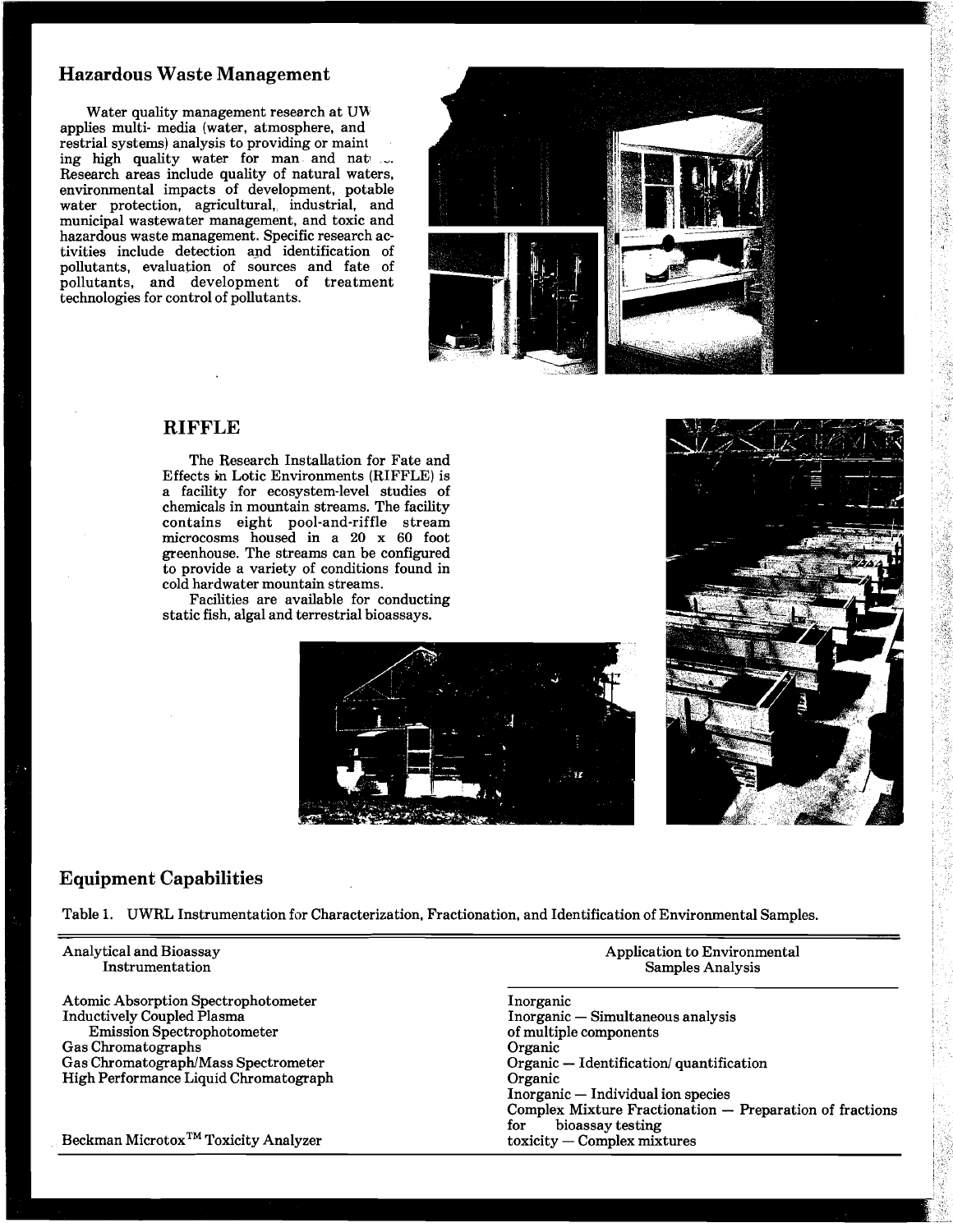A 12,000-square foot facility provides space and equipment to conduct 'laboratory bench-scale and pilot plant studies, and to perform analytical and bioassay tests for water quality and environmental management research. The facility includes a 4800-square foot wet chemistry laboratory which serves as the center for analytical instrumentation; a microbiology complex for bacterial, algae, and viral research; four constant temperature bioassay and research laboratories; and a soil/waste treatability laboratory. UWRL maintains state and EPA certification for its water quality laboratory and conducts quarterly QAlQC audits for routine analyses.

Major instrumentation for chemical characterization, fractionation, and identification of environmental samples is summarized in Table 1.

Mutagenicity testing is done through the Ames Salmonella/mammalian microsome assay. The Ames assay is a bacterial test used to detect carcinogens as mutagens. The assay is versatile; it can be applied to liquid, solid, and gaseous samples. Assays are conducted with six *Salmonella* strains, a minimum of five doses per test, triplicate plates, with and without metabolic activation, and includes toxicity and mutagenicity tests. Positive and negative controls are used.



## **Staff**

*V. Dean Adams,* Professor (PhD, Utah State University)

Presently coordinating the activities of the UWRL Water Quality Laboratory with respect to State of Utah and U.S. Environmental Protection Agency certification requirements. Over 10 years experience and multiple publications in organic and inorganic analysis methods development, and evaluation of natural systems, toxic and hazardous wastes, heavy metals, and impacts of energy development on- water quality.

*Bill B. Barnett,* Research Associate Professor (PhD, Utah State University)

Research expertise in microbiology and environmental virology, experienced in evaluating slow rate sand filters in drinking water, granular media filters in secondary wastewater treatment plants, and viruses in reclaimed wastewater.

*R. Ryan Dupont,* Research Assistant Professor (PhD, University of Kansas)

Presently investigating applications of microcomputers in environmental engineering and in toxic and hazardous waste management. Expertise is in biological treatment processes, industrial waste pretreatment, wastewater treatment plant operations and evaluations, and air pollution.

*William J. Grenney,* Professor and Department Head, Civil and Environmental Engineering (PhD, Oregon State University

Over 10 years experience in mathematical modeling of natural systems and physical/chemical processes for water treatment, and extensively involved in developing application of microcomputer systems for water resources management.

*Norman B. Jones,* Professor (MS, University of California at Berkeley)

Thirty years of research and teaching in solid and hazardous waste management, resource recovery, and water and wastewater treatment plant operator training and safety.

Joan McLean, Research Scientist/Chemist (MS, University of California at Davis)

Supervisor for the Water Quality Laboratory and responsible for its day-to- day operation. Experienced in soil, water and wastewater chemical analyses, and in the evaluation of the behavior of heavy metals in soil systems.

#### *Jay J. Messer,* Research Associate Professor (PhD, University of ~lorida)

Expertise in development of mathematical models of natural systems including nutrient and heavy metal biogeochemistry. Extensively involved with projects in nitrogen and phosphorus dynamics in lake sediments, eutrophication assessment and management, and impacts of fossil fuel development on aquatic systems.

Alberta J. Seierstad, Research Scientist/Chemist (BS, University of Wisconsin)

Quality control coordinator for the Water Quality management group and responsible for U.S. EPA certification program for the Water Quality Laboratory, with expertise in water quality chemical analysis methods development, chemical and toxicology aspects of fossil fuels process, and aquatic bioassay applications.

*Ronald* **C.** *Sims,* Research Associate Professor and Head, Division of Environmental Engineering (PhD, North Carolina State University at Raleigh)

Expertise is in design and management of hazardous waste land treatment systems, industrial wastewater treatment process design and evaluation, and low technology water treatment systems.

*Darwin L. Sorensen,* Research Assistant Professor (PhD, Colorado State University)

Extensive research experience in the microbiology of soils, mine land reclamation, and nitrogen cycling processes in arid areas, and in evaluating the behavior and fate of toxic and hazardous waste constituents in soil systems and impacts of hazardous waste on soil microbial processes.